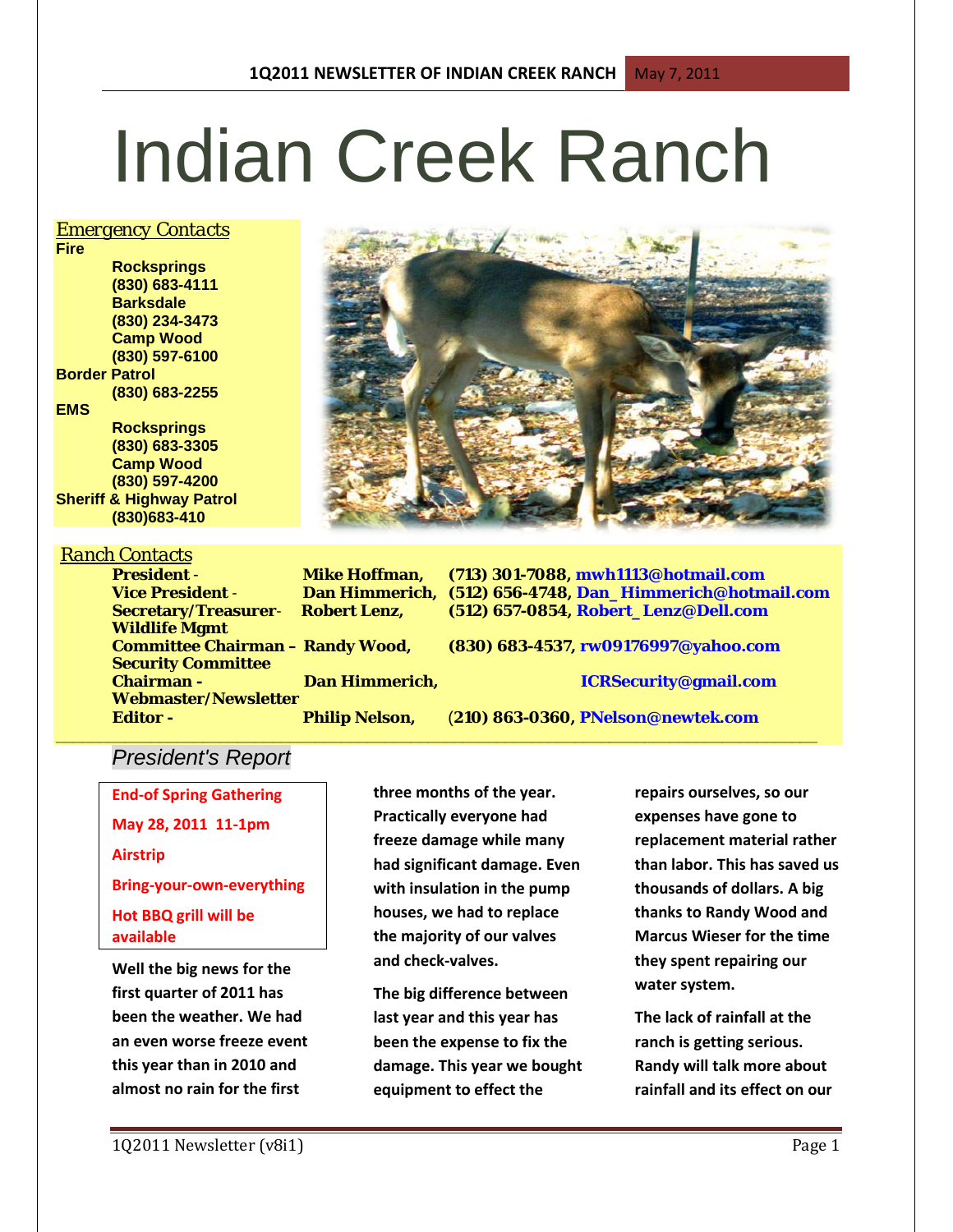

**wildlife so I won't go into it except to say supplemental food (>16% protein) for the whitetail population should be provided until enough browse is available for our large herd. (Corn is not considered supplemental food as it has very little actual nutritional value.)** 

**Please conserve water.**

**Once again this year there have been some spirited discussions about agricultural valuation. Some of our landowners have been denied their** 

**agricultural valuation. If you are one of these individuals, I strongly encourage you to visit Bruce at the ECAD office and follow the process of appeal if necessary.**

**Invoices for 2011 Association dues are now past due. If you have not paid your dues, please do so promptly.** 

**Congratulations to Rick Moon in Phase I for winning the Big Buck Contest ! I will make sure the picture of the winning entry will be posted on our website. A special thanks to Ricky and Sheila Evans for sponsoring this contest !**

**Since turkey season is now almost closed, I decided to highlight the spring strutting event with a variety of** 

**turkey pictures in this newsletter. If you have pictures you would like to share with other landowners please send them to me and I will include them in future newsletters.**

**Be safe,**

**Mike**



# *Vice President's Report*



**If you've been at the ranch in recent weeks, you've no doubt seen a mix of new foliage, and** 

**pending drought conditions. To this point, the closest wildfire has been about 100 miles north of ICR, but we all need to be extra vigilant in our use of fire - including complying with the countywide burn ban, and in being extra careful with charcoal fires, cigarettes, cigars, etc. You should also check your brush guards & transmission guards before driving out on the ranch to ensure that no accumulations of grass or last** 

*\_\_\_\_\_\_\_\_\_\_\_\_\_\_\_\_\_\_\_\_\_\_\_\_\_\_\_\_\_\_\_\_\_\_\_\_\_\_\_\_\_\_\_\_\_\_\_\_\_\_\_\_\_\_\_\_\_\_\_\_* **year's brush poses a fire hazard. We're also in 'cedar cutting' season (at least I am), and extra vigilance when using chainsaws and brush cutters (finding bare places to put the saw down, etc.) can help reduce the chance that a fire will start from the brush clearing activity.**

> **I recommend that all landowners look back at last fall's newsletter and refer to the process for getting a**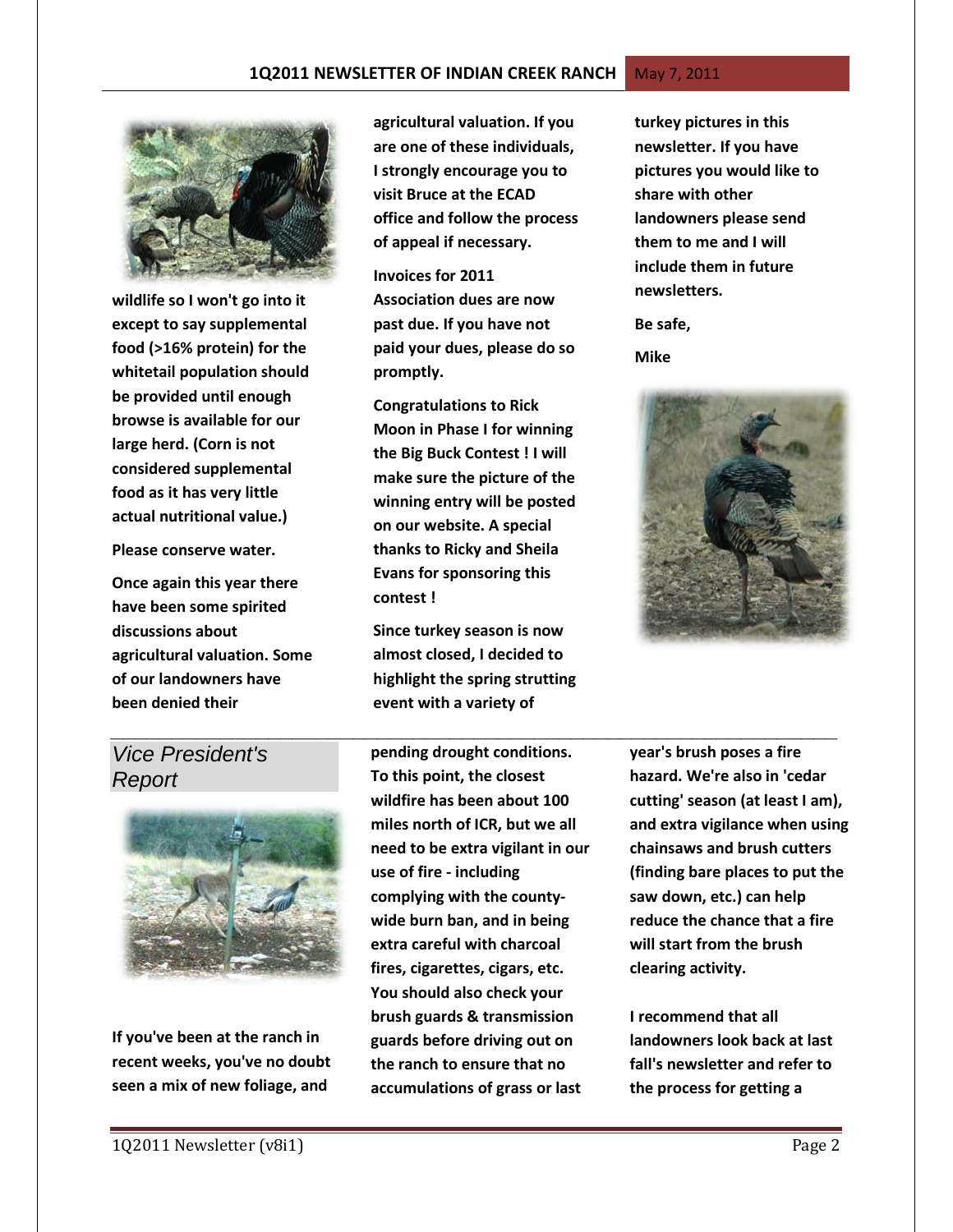**fire/911 number assigned to your tract. Having this number available and posted at the entrance to your ranch will speed the process of getting local fire and rescue personnel out to ICR, should the need arise. If there is a medical or fire emergency, all you have to do is call 911 (either from your ranch, or from a place where you can get a signal) and tell the authorities your fire/911 number (mine is 1172). That's it, they will have on record the exact coordinates of your ranch, and will be able to coordinate any emergency services necessary to respond to your emergency. Beats trying to explain how many miles down 674 you drive from 377 before you turn left, drive through 3 bump gates, bear to** 



**the right, etc, etc. "come to 1172" is much simpler.** 

**On another point, spring is here, and the warm weather means that different kinds of stress are being applied to our water system. Randy, Mike, and others did a spectacular job of repairing the extensive damage from the February freeze(s), but those repairs do NOT extend to personal** 



**watering systems. I recommend that on your next trip out, you open the valve to your storage tank(s), and then immediately walk the lines and troughs attached to the tank, checking all downstream valves, fittings, etc, for leaks. During the freeze, the float valve inside one of my troughs split, but not enough for me to notice when I walked my lines in early March. Last month, with the expansion-contraction of the warmer weather working on the fittings, I was** 

**\_\_\_\_\_\_\_\_\_\_\_\_\_\_\_\_\_\_\_\_\_\_\_\_\_\_\_\_\_\_\_\_\_\_\_\_\_\_\_\_\_\_\_\_\_\_\_\_\_\_\_\_\_\_\_\_\_\_\_\_\_\_\_\_\_\_\_\_\_\_\_\_\_\_\_\_\_\_\_\_\_\_\_\_\_**



**able to see that my float valve was almost split through. Once you've walked, and checked your lines, and made any repairs necessary, you'll be at much lower risk of unintentional spills that stress the pumps and common water infrastructure.**

**Dan**

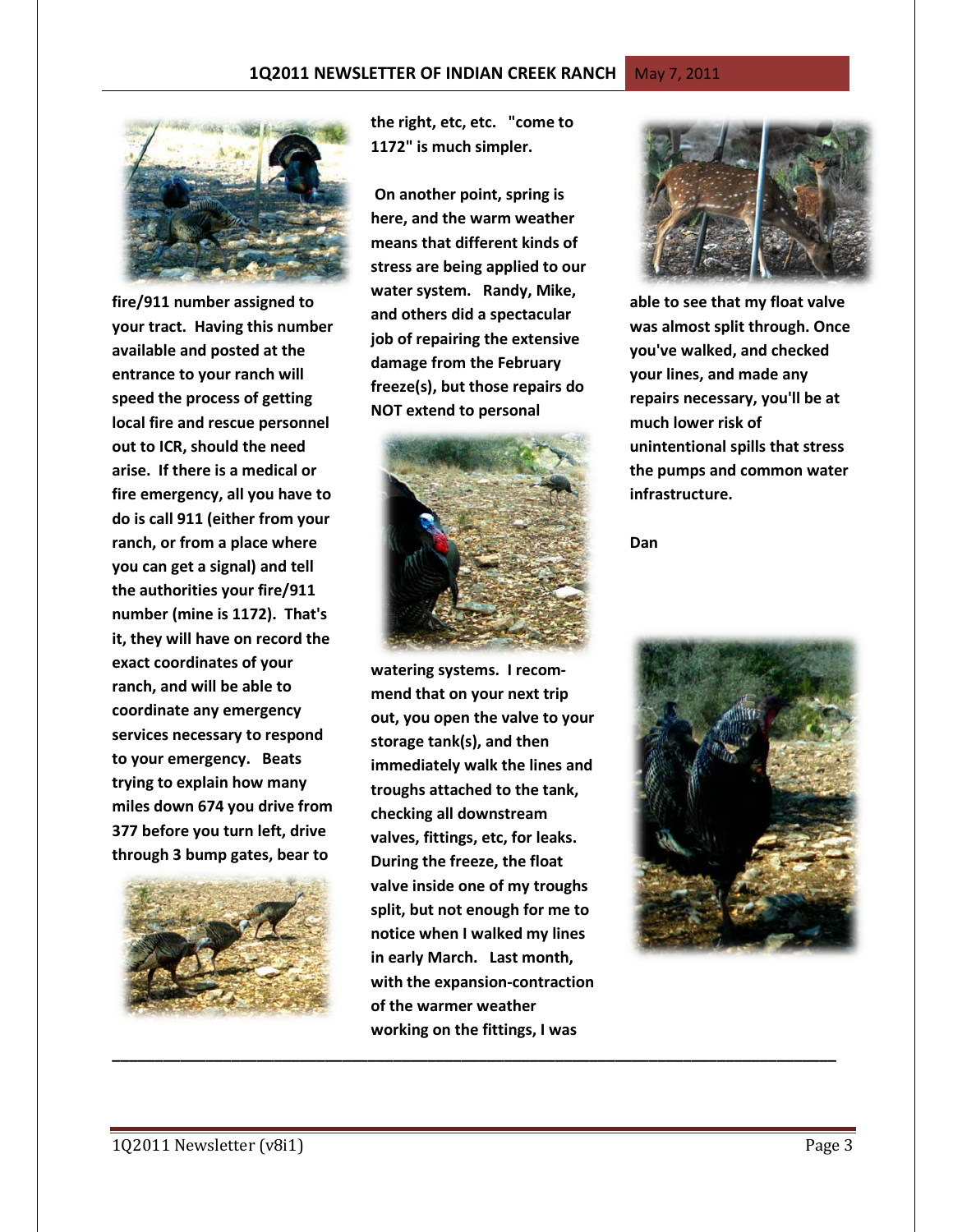### *Wildlife Committee Report*



**Spring seems to have come and gone absent its most important contribution-- RAIN. As of May 1, the total rainfall since October 2010 is about 2.6 inches. Needless to say, things here are dry. About 1% of the agarita bushes flowered and will possibly produce fruit. I have not seen one Texas persimmon bloom. In fact, as of today I see small leaves or buds on very few persimmon bushes. Don't know if the February freeze got them, or they are simply waiting on moisture. Green grass is virtually nonexistant. We saw** 



**a few forbs after we had two rains of about 1/2" each within 2 weeks. Those have gone now.** 

**All this means that we have two issues to be concerned about. First, unless we get some significant rain soon, the deer population is in trouble. There will be very little natural nutrition for does to finish the fawning process--much less produce sufficient milk for a good fawn crop.** 



**Second, I have heard of a number of wells in Edwards county that have gone dry. One day you have water; the next there is none. To me this is a reminder that we need to redouble our efforts to conserve water.** 

**Recently, there have been two cases where landowners have opened main valves to their property for the first time since the February Freeze. In both instances,** 



**they did not walk their lines and as a result did not find major breaks. In one case over 3000 gallons of water went on the ground before the break was found. There was less loss in the second case but the loss was unnecessary.** 

**I replaced over 24 valves, "T's", and other fittings as well as at least a dozen line breaks after the freeze. All were on the Association system. Virtually every owner that I have talked to has related significant breaks in cabins, at tanks, etc. Please walk each of your water lines to find and repair any leak. We need to conserve every gallon we have.** 

**Most of us provide supplemental nutrition for the deer as one of our management commitments. Remember that the** 

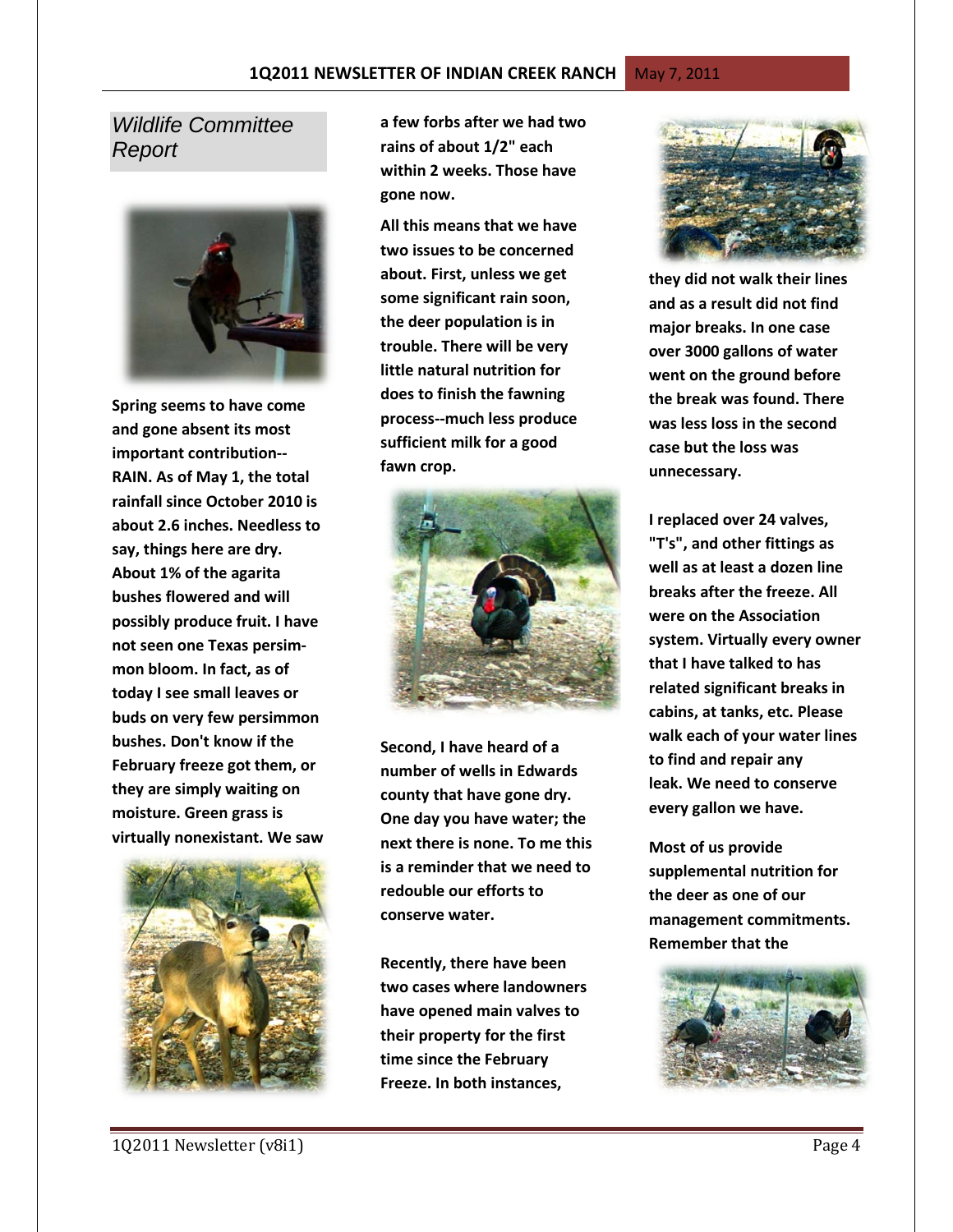

**provisions of the wildlife management regulations require that at least 16% protein be provided via free choice feeder "year-round when the deer need it". The last phrase of this regulation may be the most important one this year. Based on my assessment of the natural nutrition availability, It looks like the deer need it now and will need it at least well into the summer. The Association recommended an aggressive harvest this last season. Based on our data, we only** 

**harvested about 50% of that recommendation. We have a large deer herd now and we will all need to provide significant supplemental nutrition if a substantial portion of the herd is to make it.** 

**Finally, Ryan Schmidt,TPWD wildlife biologist for Edwards County has indicated his desire to visit with landowners to provide assistance. I intend to have him review my place and practices. Such a review will be a positive for an annual report. Additionally, I intend to use his expertise to recalibrate our "visible acreage" used in our annual census calculation. If you wish his assistance, you may** 



**contact him with your questions and requests. His phone number is 830-703- 6808.** 

**I apologize if I sound overly pessimistic, but it is important that you have a straight forward analysis on the conditions at ICR.** 

 **Randy**

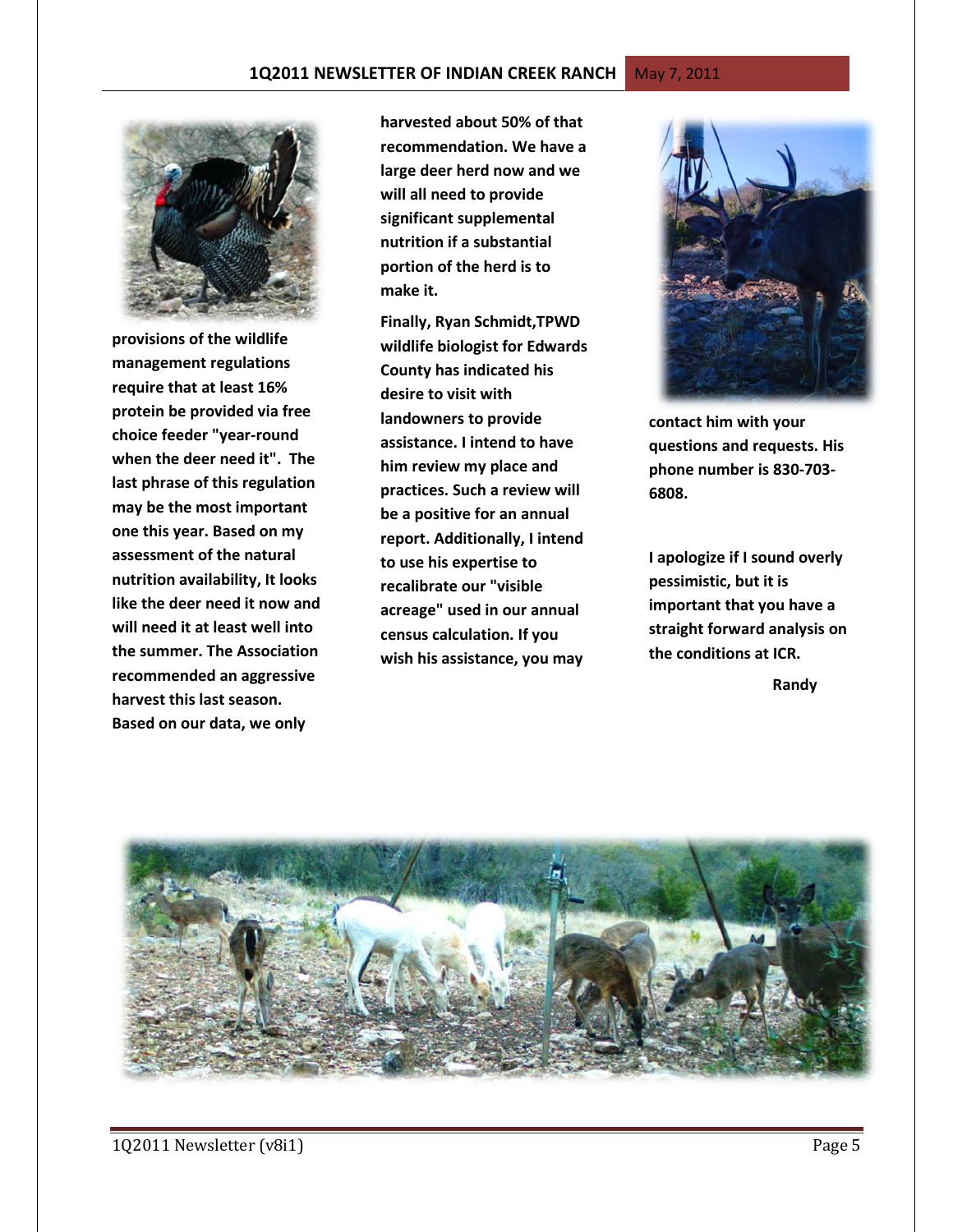### **1Q2011 NEWSLETTER OF INDIAN CREEK RANCH** May 7, 2011



# *Treasurer's Report*

**We have made good progress in receiving 2011 dues. We only have 10 outstanding invoices left to collect. If you haven't paid your dues yet you will be** 

**getting phone calls soon (if you haven't already).**

**I hope your turkey hunting was successful!**

**Robert**



# *Financial Report*

**See copy of the newsletter sent out by email for the Financial Report.**